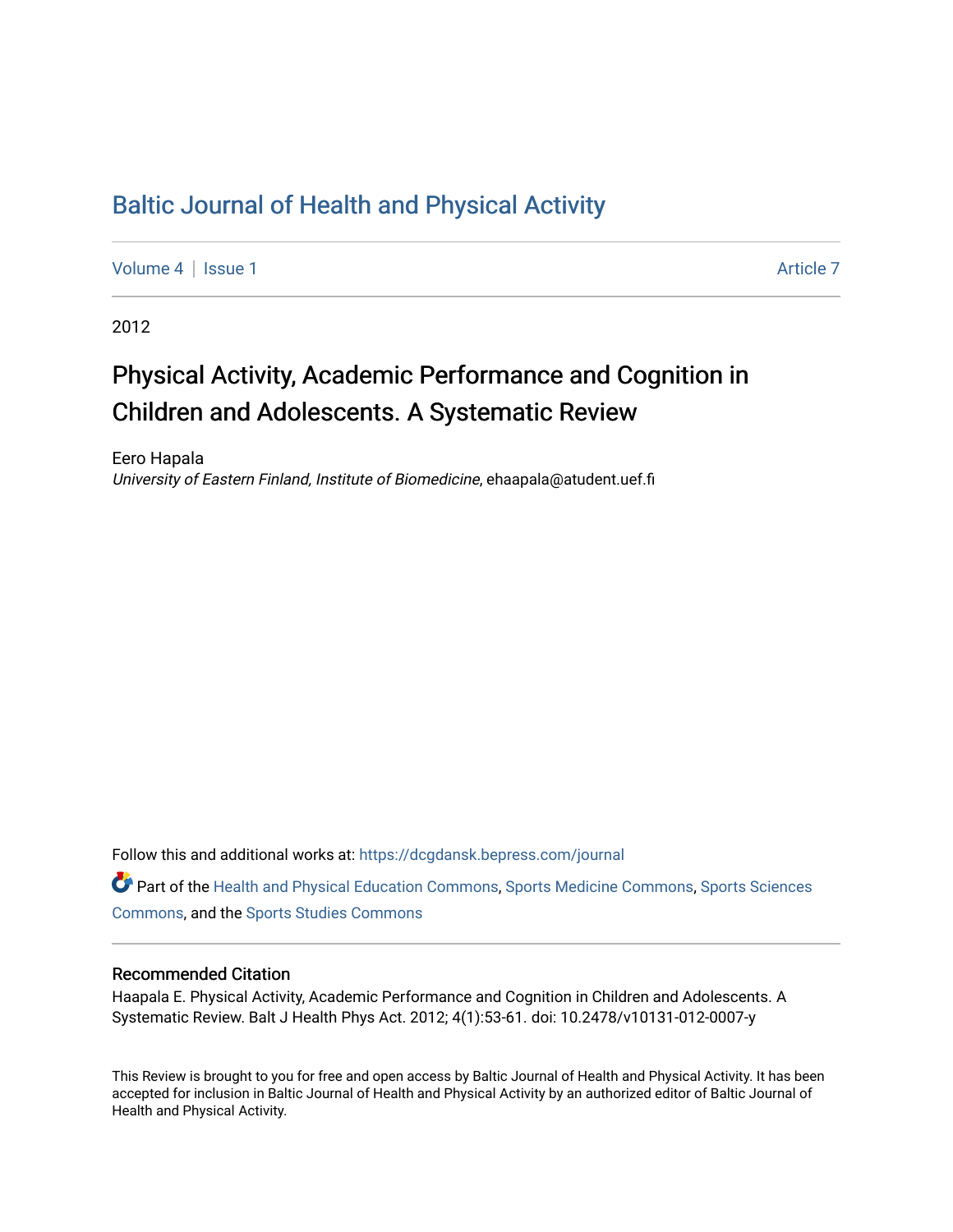

DOI: 10.2478/v10131-012-0007-y

|                                                                                                                                                                                                                                                               | <b>Physical Activity, Academic Performance and</b><br><b>Cognition in Children and Adolescents.</b><br><b>A Systematic Review</b>                                                                                                                                                                                                                                                                                                                                                                                                                                                                                                                                                                                                                                                                                                            |
|---------------------------------------------------------------------------------------------------------------------------------------------------------------------------------------------------------------------------------------------------------------|----------------------------------------------------------------------------------------------------------------------------------------------------------------------------------------------------------------------------------------------------------------------------------------------------------------------------------------------------------------------------------------------------------------------------------------------------------------------------------------------------------------------------------------------------------------------------------------------------------------------------------------------------------------------------------------------------------------------------------------------------------------------------------------------------------------------------------------------|
| <b>Authors' Contribution:</b><br>A – Study Design<br>B - Data Collection<br>C - Statistical Analysis<br>D - Data Interpretation<br>E - Manuscript Preparation<br>F - Literature Search<br>G - Funds Collection                                                | Eero Haapala<br>University of Eastern Finland, Institute of Biomedicine, Finland                                                                                                                                                                                                                                                                                                                                                                                                                                                                                                                                                                                                                                                                                                                                                             |
|                                                                                                                                                                                                                                                               | Key words: physical activity, cognition, academic performance, children, adolescents                                                                                                                                                                                                                                                                                                                                                                                                                                                                                                                                                                                                                                                                                                                                                         |
|                                                                                                                                                                                                                                                               | Abstract<br>A literature review was conducted to investigate the effect of physical exercise and<br>physical training on cognition and academic performance in children and adolescents.<br>Nine randomized or quasi-randomized controlled trials with 2,013 participants were<br>identified by employing the following data sources: the Cochrane Register of<br>Controlled Trials, Medline, Eric, CINAHL, PsychINFO, and ISI Web of Knowledge.<br>Five studies indicated positive effects of physical exercise on attention, concentration,<br>and working memory, and three studies reported positive effects of 14 to 64 week<br>physical training on language and arithmetic skills. Thus, there is some evidence that<br>physical exercise may facilitate cognitive functions related to learning and enhance<br>academic performance. |
| Word count: 3,692<br>Tables: 2<br>Figures: 0<br>References: 38<br>Corresponding author:<br>Eero Haapala<br>University of Eastern Finland, Institute of Biomedicine<br>Keskussairaalantie 11 A 10, 40600 Jyväskylä, Finland<br>E-mail: ehaapala@atudent.uef.fi | Received: October 2011<br>Accepted: March 2012<br>Published: March 2012                                                                                                                                                                                                                                                                                                                                                                                                                                                                                                                                                                                                                                                                                                                                                                      |

Phone: +358407254025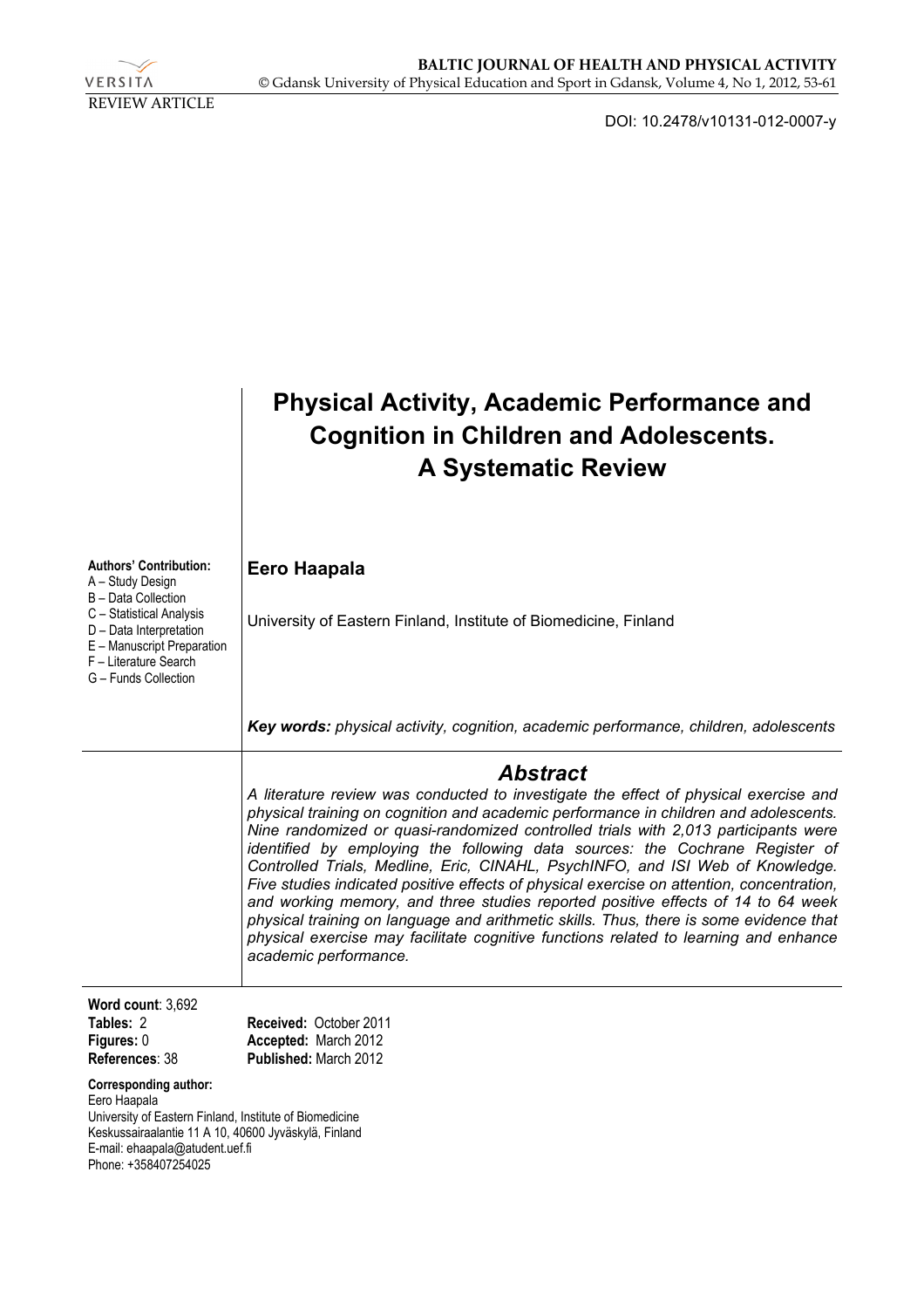#### **Introduction**

An increasing number of children and adolescent in the Western world does not meet the health promoting physical activity (PA) recommendations [1]. The decrease in PA in our everyday life is related to many chronic diseases and risk factors such as type 2 diabetes mellitus and obesity even in children [2], but growing evidence indicates that an increase in physical activity may enhance cognitive functions at least in older adults [3]. However, more research is needed on looking at the associations of PA with cognition and academic performance in children.

In addition to remarkable benefits on cardiovascular health, PA is known to have positive effects on brain health and function [4]. PA is recently found to be a counter regulator against cognitive decline due to Alzheimer´s disease [5] and it may prevent vascular dementia due to atherosclerotic changes in cerebral vasculature in older adults [6]. PA is also associated with improved cognition [7] and certain measures of academic skills in children [8]. In addition to regular physical training, single bouts of physical exercise are associated with enhanced neuroelectrical processes in the cortex and with improved cognitive control [9, 10] in adults and in children. Single exercise bouts may also contribute to neural protection and synaptic plasticity due to increased levels of the brain-derived neurotrophic factor (BDNF) [11].

In the view of public health, it is reasonable to support children´s cognitive development and academic performance with increasing daily PA. As childhood obesity is today more prevalent in the Western countries than a few decades ago [12,13], effective interventions for preventing and treating overweight and obesity are needed. Evidence from the controlled training studies suggests that PA decreases adiposity in overweight and obese children and may prevent weight gain in normal weight children [14]. Additionally, a number of studies show that childhood obesity is associated with poor academic performance and cognitive function in children and adolescents [15, 16]. Also reversed associations between academic achievement and obesity have been found. A recent study suggests that poor academic performance through childhood to adolescence is associated with obesity among middle-aged Finnish women [17]. Thus, participating in physical activities during childhood may support cognitive development and enhance academic performance in childhood by improving cognitive functions or preventing overweight and obesity. However, it is not proved that PA interventions designed to enhance cardiometabolic health in children and adolescents are associated with improvements in cognitive functions and academic performance.

The purpose of this systematic review is on overview of the evidence of the effect of PA interventions on 1) cognitive ability such as concentration, attention, and memory, 2) academic achievement such as arithmetic and language skills, and standardized test scores in children and adolescents.

#### **Material and Methods**

#### Literature Search

Literature search (from 1966 to 2011) was conducted using Medline, PsycINFO, CINAHL, ISI Web of Knowledge, Eric, and Cochrane Register of Controlled Trials using the PICO (population, intervention, control/comparison, outcome) search method. Search words were: children, adolescent, young, exercise, physical activity, physical training, sport, physical education, academic performance, cognitive ability, cognition, memory, school performance, concentration, attention. A repeated search was conducted in March 2012 to identify articles possibly missed during the first search.

After computer-based search, a hand search for additional reports was made from reference lists of earlier reviews [7, 8, 18]. The focus in the literature search was on randomized controlled trials (RCTs). Only reports written in English were reviewed.

#### Inclusion Criteria

This review includes randomized intervention studies with parallel intervention and control groups. The study concerning a single exercise bout should report data on physical exercise, cognitive ability such as memory or attention, or academic performance in healthy school-aged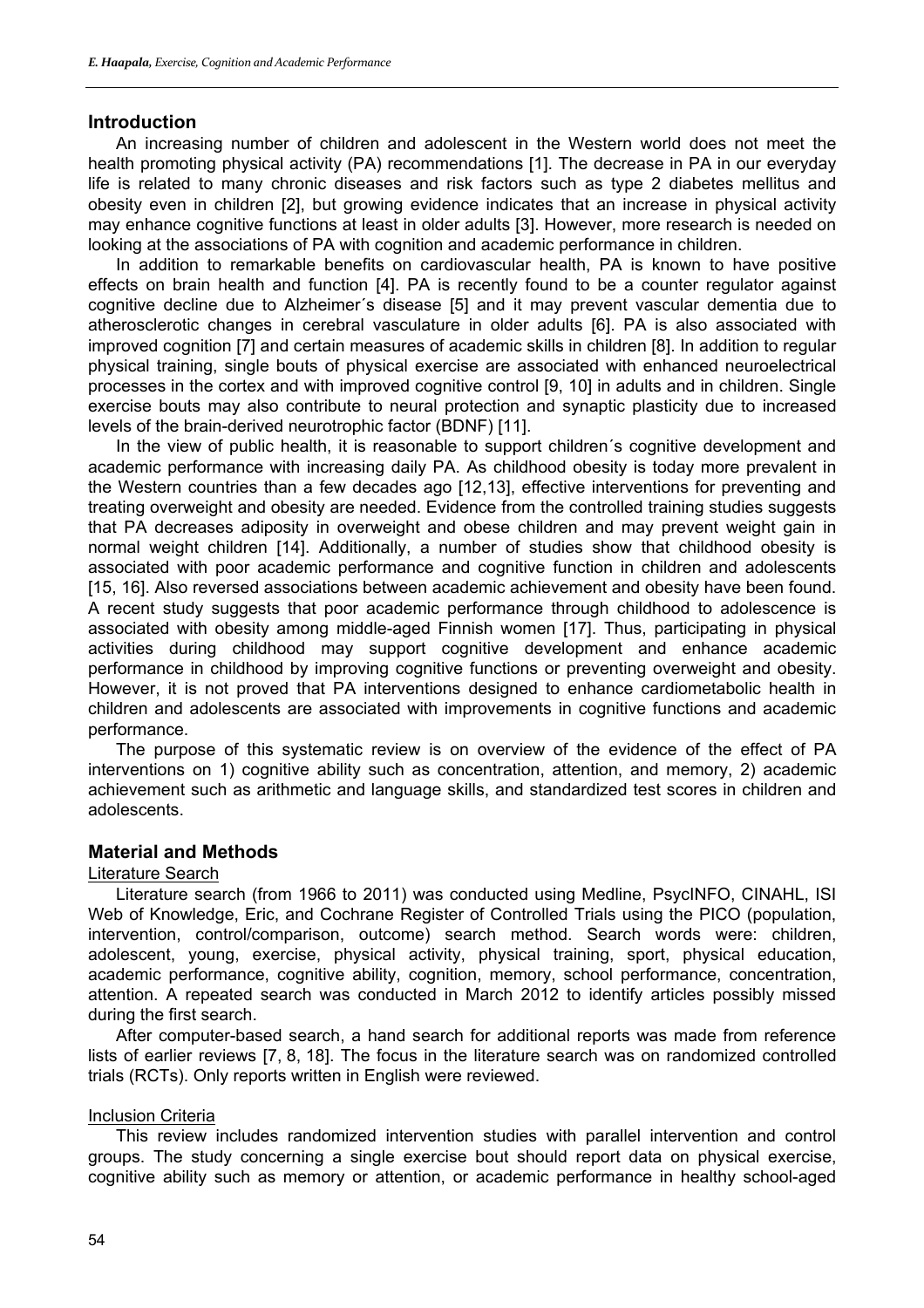(7–18 years of age) children or adolescents. Physical training studies should report data about standardized test scores or academic skills. Only studies on children without pathological states were included. Included studies must also report both baseline and post intervention measures of the key outcomes.

#### Quality Assessment

The methodological quality of included reports was assessed using the PEDro Scale. The scale is based on the Delphi List [19]. A lower score (scale 0 to 11) indicates poorer methodological quality of the trials; a higher score is indicative of higher methodological quality. PEDro´s scale was chosen because it has fair to good reliability and it is easy to use, although it has mainly been used in physiotherapy research [20].

#### **Results**

The electronic search yielded 101 potential articles. The search also yielded 15 review articles and the reference lists of the latest of them were reviewed. Two additional articles were identified. 36 studies were excluded because they were not relevant to the topic, 42 studies were excluded due to lack of a control group or being cross-sectional. Nine studies satisfied the inclusion criteria and were included in this review. A summary of the included studies is presented in Tables 1 and 2.

Two thousand and thirteen children and adolescents aged 7 to 16 years participated in these nine studies. In physical training studies the intervention duration varied from 14 to 64 weeks. The mean PEDro´s score was 6.3 which represent moderately good methodological quality. There were four trials which could be rated methodologically as high-quality with PEDro´s minimum score of seven [21-24]. Although the scores from the PEDro´s scale revealed such high scores, there were no studies reported faithfully according the CONSORT statement [25]. There were flaws in reporting random allocation and blinding of outcome assessors. There was no systematic reporting of adherence to exercise interventions. Only one training study reported a retention rate of 62% [26].

#### Physical Exercise and Cognitive Function

Five studies examining the effect of exercise on cognitive variables were included (Table 1) [22, 23, 27, 28, 29]. In one study, there was no no-exercise control group, but regular physical education based intervention served as a control group [22].

Budde et al. [22] reported concentration as an outcome related to physical exercise. The experimental group performed coordinative exercises for 10 minutes and the control condition participated in regular physical education class for 10 minutes. Coordinative training contained exercises for balance, reaction, adjustment, and differentiation skills. They found a significant improvement in both groups, but the improvement in concentration was greater in the coordinative exercise group. Further analysis revealed a greater improvement in the coordination group in the standardized scores and mistakes related to the total count of answers.

Ellenberg and St-Louis-Deschénes [29] used choice response and reaction time as an outcome in evaluating effects of physical exercise on concentration in 7- and 10-year-old boys. Exercise intervention consisted of stationary cycling for 30 minute at the heart rate 130 beats per minute while watching TV. Children in the control condition sat and watched TV for 30 minutes. ANOVA revealed a significant difference between the exercise and the control group in both age groups. Both 7- and 10-year-old boys participating in the exercise intervention improved significantly in both measures. Neither age group in the control condition showed any improvement in their results in any of the two measures.

McNaughten and Gabbard [28] conducted an experiment to evaluate the effect of exercise on timed mathematical computation test in 11-year-old boys and girls. They stated that the test measured mainly concentration. They assessed the effect of 20, 30 and 40-minute moderate intensity walk compared with a no-exercise control condition. Assessments were made on three separate week days at one of the following times, 8:30, 11:50 a.m. or 2:20 p.m. They found no significant interaction between the control and intervention groups. Further analysis revealed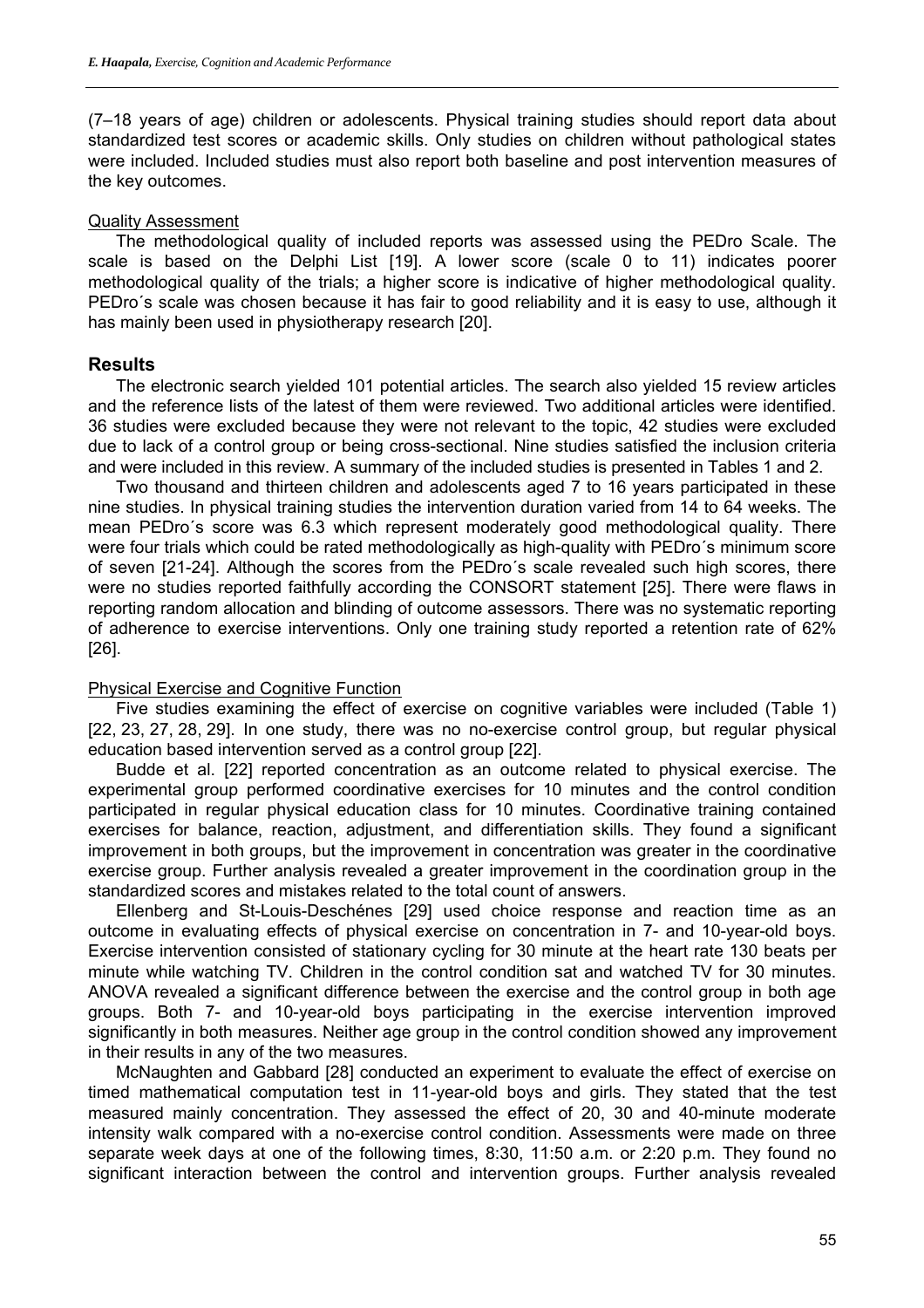a significant improvement in mathematical performance after 30 and 40-minute walking compared to 20-minute exertion, but only at 11:50 a.m. and 2:20 p.m.

Budde et al. [23] showed a significant improvement in working memory in the Letter Digit Span (LDS) task after 12-minute moderate intensity running in adolescents. They conducted trial with three conditions: no-exercise control condition, moderate intensity exercise, and high intensity exercise conditions. In the exercise conditions the participants ran at 50–60% or 70–85% of their maximum heart rate (HRmax), respectively. The individual HRmax was defined using the shuttle run test. All adolescents in the moderate intensity exercise group increased a total number of correct answers. Neither high intensity exercise group nor control group showed improvements in working memory. Additionally, adolescents with low working memory scores at baseline improved their results after both moderate and high intensity exercise.

Zervas et al. [27] conducted a trial with three conditions: endurance trained, untrained, and control condition. Endurance trained and untrained groups participated in a strenuous treadmill exercise whereas control group participated in sedentary behaviors. Attention, alertness, and concentration were assessed using the Cognitrone Test before and after the treadmill exercise. The control group rested 60 minutes between the tests. Before the exercise test, endurance trained group participated in a training program designed to improve cardiorespiratory fitness. At the time of the test endurance trained group showed significantly higher  $VO_{2max}$  compared to the untrained group (difference 2.1 ml/kg\*min). Their results did not show differences between the groups which participated in the treadmill exercise, but both groups had more correct answers and faster decision times in the post exercise test compared to the pre-exercise test. In contrast, the no-exercise control group did not show improvement in answer accuracy, but also the control group showed improvement in decision time.

#### Physical Training, Cognition, and Academic Performance

The literature search revealed four intervention studies concerning physical training and academic performance [21, 24, 26, 30]. Summary of the included studies is presented in Table 2.

The positive effect of physical training on mathematical, reading, and language skills were reported in three studies [24, 26, 30]. Ahamed et al. [30] did not find any differences between the training and control group in a 16-month trial. Also Dwyer et al. [21] reported no differences in arithmetic and reading scores between the physical training and control condition after a 14-week trial. However, they reported better classroom behavior in children who participated in intensity centered training. In addition, it should be taken in consideration that in Ahamed et al. study [30] baseline scores in the intervention group were significantly lower than in the control group. Thus, the intervention group had a greater increase in the Canadian Achievement Test (CAT) scores, and the difference at the end of the study between two groups was insignificant.

Sallis et al. [26] conducted a 36-week randomized trial with three different groups. Two exercise training groups were supervised by an exercise specialist or a trained classroom teacher, and the control group. They assessed academic performance using Metropolitan Achievement Test (MAT). The baseline MAT scores in their sample were higher than the national average. The study consisted of two different cohorts which were recruited in two consecutive school years. They reported higher achievement scores in language and reading in the training group taught by an exercise specialist or a trained classroom teacher compared to the control group. In cohort 1 language and reading scores decreased in all three groups during the intervention period, but the decrease was smaller in both training groups. There was a significant association between taking part in the physical training program executed by an exercise specialist and reading scores. In cohort 2 there was an association between total, language, and reading scores and participation in the trained classroom teacher condition. In that group the decrease in academic scores was smaller than in the two other conditions. In cohort 2 there was a negative association between participating in the specialist condition and language scores compared to the two other conditions.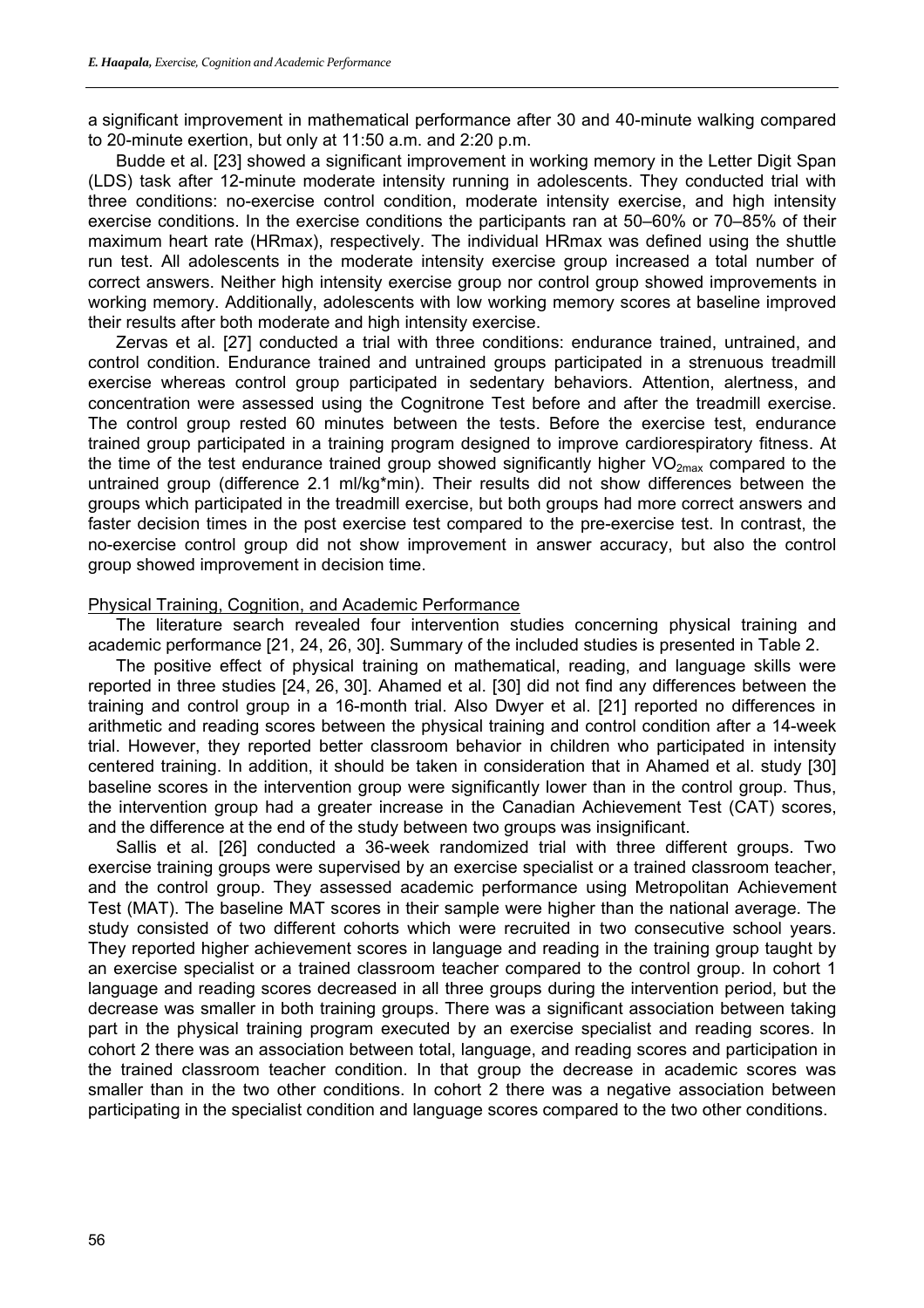| Tab. 1. Summary of the effects of a single exercise bout on cognition |                  |                                                                                    |                                                                                                                                |                                                                                                                                                                                                                                                                                                                                                                                        |                                                                                                |                                                                                                            |                                                                                                                                                                                                                                                                                                                                                                                      |
|-----------------------------------------------------------------------|------------------|------------------------------------------------------------------------------------|--------------------------------------------------------------------------------------------------------------------------------|----------------------------------------------------------------------------------------------------------------------------------------------------------------------------------------------------------------------------------------------------------------------------------------------------------------------------------------------------------------------------------------|------------------------------------------------------------------------------------------------|------------------------------------------------------------------------------------------------------------|--------------------------------------------------------------------------------------------------------------------------------------------------------------------------------------------------------------------------------------------------------------------------------------------------------------------------------------------------------------------------------------|
| Reference                                                             | PEDro's<br>score | Randomization                                                                      | Sample                                                                                                                         | intervention<br>Exercise<br>group(s)                                                                                                                                                                                                                                                                                                                                                   | Control group                                                                                  | outcome and<br>assessment<br>Academic                                                                      | <b>Results</b>                                                                                                                                                                                                                                                                                                                                                                       |
| Budde et al., [22]<br>(Germany)                                       | $\overline{ }$   | Randomization stated in<br>methods                                                 | 99 healthy adolescents<br>aged 13-16 yrs old (80<br>males; 19 females)                                                         | 10 minute coordinative<br>exercises                                                                                                                                                                                                                                                                                                                                                    | 10 min of normal PE<br>lesson                                                                  | concentration; d2-test<br>Attention and                                                                    | Both groups significantly improved their<br>results.<br>Improvement in the total number of<br>answers IG was from 413.64 to 773.06<br>and in the control group from 430.42 to<br>452.1. Improvement in the standardized<br>test scores IG from 97.38 to 107.27 in<br>CG group from 99.48 to 103.27.                                                                                  |
| Deschênes, [29] (Canada)<br>Ellemberg & St-Louis-                     | $\overline{ }$   | Randomization in methods<br>stated, no other details                               | 36 boys (7 yrs old) and 36 boys<br>(10 yrs old)                                                                                | min warm-up 5 min cool-down)<br>while watching TV at HR 130<br>30 min stationary cycling (5<br>bpm                                                                                                                                                                                                                                                                                     | while watching a TV-show for<br>Sitting still on the ergometer<br>40 min                       | accuracy and choice response,<br>Matlab <sup>TM</sup> computerized device<br>Reaction time, concentration, | The IG improved reaction time<br>significantly (7-yr-olds from 500 to 450<br>ms, 10-yr-olds from 400 to 350) and<br>choice response task (7-yr-olds 680 to<br>550, 10-yr-olds 500 to 450). No<br>improvement in the control group                                                                                                                                                    |
| McNaughten & Gabbard, [28]<br>(USA)                                   | က                | Solomon four-group design                                                          | boys, 60 girls) mean age 11.3<br>120 sixth-grade students (60<br>$\zeta$                                                       | walking exercise at HR 120-145<br>bpm. Testing on 3 week days at<br>8:30, 11:50 a.m. or 2:20 p.m<br>At IG: 20, 30 and 40 min                                                                                                                                                                                                                                                           | Not stated                                                                                     | mathematical computation test<br>Mathematical skills; timed                                                | No between-group testing reported,<br>improvement in the mathematic<br>performance at 11:50 am and 2:20 pm<br>after 30 and 40 min exercise                                                                                                                                                                                                                                           |
| Budde et al., [23]<br>(Germany)                                       | $\infty$         | no other<br>Concealed allocation<br>by an outsider<br>details given                | ih school<br>students aged 15-16<br>26<br>59 healthy hig<br>yrs (33 males;<br>females)                                         | Group 1: 12 min run at<br>Group 2: 12 min run at<br>70–85 % HR <sub>max</sub><br>50-60 % HR <sub>max</sub>                                                                                                                                                                                                                                                                             | avior for<br>Sedentary beh<br>$12 \text{ min}$                                                 | Letter Digit Span (LDS)<br>Working memory;<br>task                                                         | Low intensity IG improved their results.<br>Also children with low pre-exercise LDS<br>scores improved their results<br>significantly after low- and high intensity<br>exercise.                                                                                                                                                                                                     |
| Zervas et al., [27] (Greece)                                          | 5                | Randomly assigned to two experimental groups;<br>control group not randomly chosen | experimental group; 8 more boys (12-13 yrs old)<br>18 boys aged 11-14 yr (9 monozygotic pairs) as<br>served as a control group | times a week. The 2 <sup>nd</sup> experimental group: curricular PE 2-3<br>training, three times a week: warm-up 15 min and 60 min<br>continuous or interval running + regular PE classes 2-3<br>experimental group participated in high-intensity 25-wk<br>Both experimental groups were tested before and after<br>strenuous 20-min exertion on a treadmill. The 1st<br>times weekly | 60 min rest between the pre- and post test.<br>Participation in curricular PE 2–3 times weekly | Mental performance; Cognitrone Test                                                                        | No significant differences between<br>groups. Both exercise intervention<br>groups improved significantly their post-<br>test results compared to the pre-test in<br>correct answers; decision time<br>decreased significantly in all groups.<br>Trained groups correct answers from<br>20.7 to 23.4 and decision time 139 to<br>125 ms. Control group 22 to 23.3 and<br>145 to 128. |

*PE – physical education; IG – intervention group; HR – heart rate; HRmax – maximum heart rate; IG – intervention group*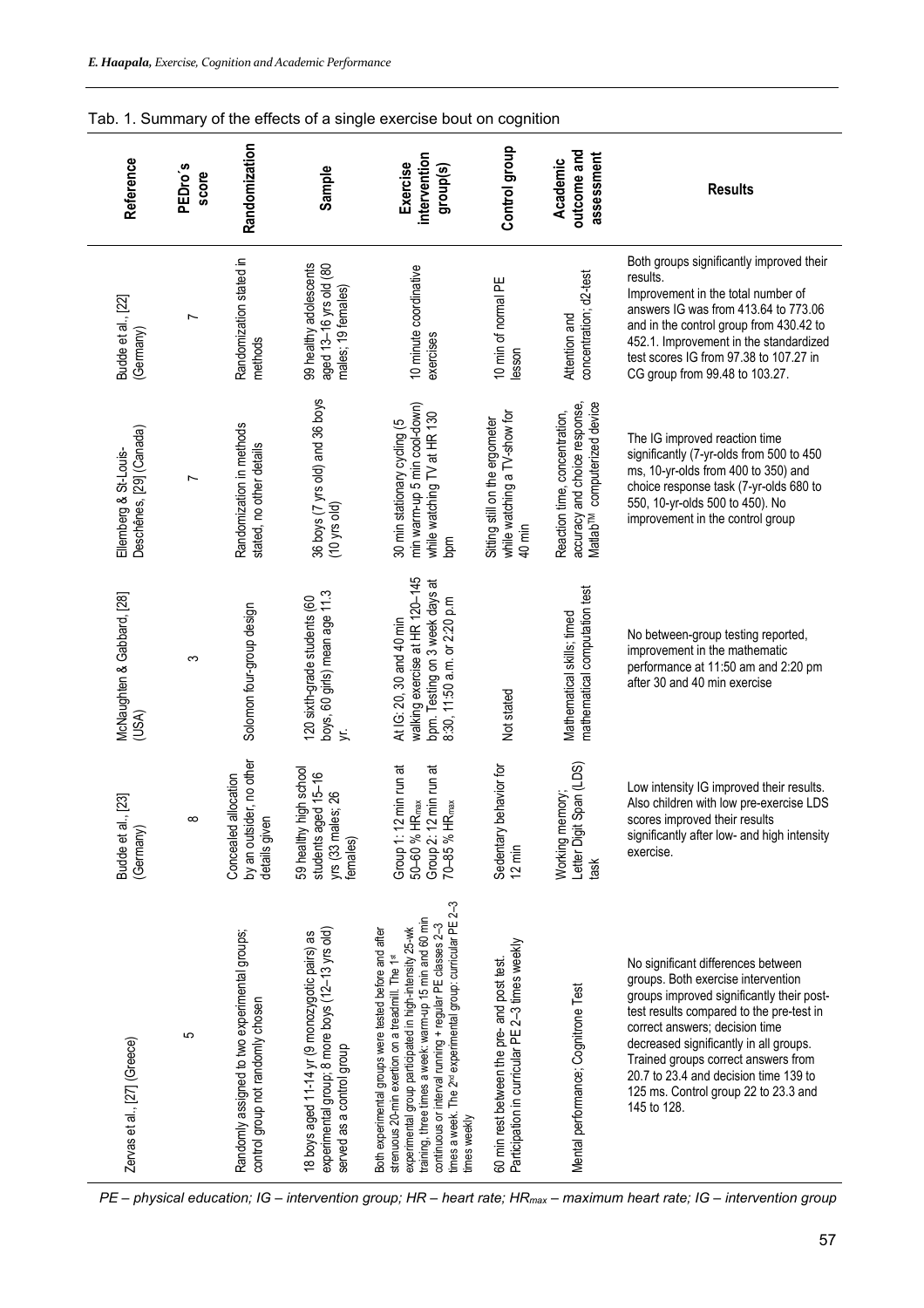| Reference                        | PEDro's<br>score | Randomization                                                             | Duration of the<br>intervention | Sample                                                                         | intervention<br><b>Exercise</b><br>group(s)                                                                                                                                                    | Control group                                                            | outcome and<br>assessment<br>Cognitive or<br>academic                                                                  | <b>Results</b>                                                                                                                                                                                                                                                                                                                                                                                                                                                                                                                                                                                                                                                                                                                                                                                      |
|----------------------------------|------------------|---------------------------------------------------------------------------|---------------------------------|--------------------------------------------------------------------------------|------------------------------------------------------------------------------------------------------------------------------------------------------------------------------------------------|--------------------------------------------------------------------------|------------------------------------------------------------------------------------------------------------------------|-----------------------------------------------------------------------------------------------------------------------------------------------------------------------------------------------------------------------------------------------------------------------------------------------------------------------------------------------------------------------------------------------------------------------------------------------------------------------------------------------------------------------------------------------------------------------------------------------------------------------------------------------------------------------------------------------------------------------------------------------------------------------------------------------------|
| Ahamed et al. [30]<br>(Canada)   | 5                | school classes, no given<br>Cluster randomized by<br>details              | 16 months                       | 288 students (143 boys;<br>145 girls, aged 9-11)                               | activities continuous 15<br>min/5 d/wk + curricular<br>Classroom-based<br>PE (2*40 min/wk)                                                                                                     | Curricular PE (2*40<br>min/wk)                                           | Academic achievement;<br>Canadian Achievement<br>Test (CAT3)                                                           | The exercise training group improved their test<br>results in CAT3 from 1595.4 to 1672.2. The<br>control group improved their scores from 1676.7<br>to 1686.6.<br>Statistically significant difference at the baseline<br>between the groups vanished during the<br>intervention.                                                                                                                                                                                                                                                                                                                                                                                                                                                                                                                   |
| Sallis et al. [26], (USA)        | 5                | Cluster randomized by schools, no other details;<br>two different cohorts | 36 weeks                        | 955 students (aged 9 yrs) in 2 cohorts                                         | Minimum 3 days/wk of 30 min standard SPARK<br>fitness activity, taught by a trained teacher or a<br>PElesson: 15 min HRF and 15 min motor skill-<br>PE specialist                              | Continuing usual PE program and request not to<br>begin a new mode of PA | MAT6- and MAT7-tests for reading, mathematics<br>and language skills                                                   | Cohort 1: Post-test language scores differed<br>(p=0.04) between the trained teacher and control<br>conditions (pre-post difference -1.5 vs. 7.4).<br>Reading scores differed (p=0.02) between<br>specialist and control conditions (4.9 vs. -3.7).<br>Cohort 2: Basic battery scores differed (p=0.001)<br>between the trained teacher and both specialist<br>and control condition (-9.0 vs. -17.3 and -15.9).<br>The trained teacher and control condition<br>performed better in language compared to the<br>specialist condition (p=0.004) (-8.7 and -11.1 vs.<br>-18.0). The trained teacher condition performed<br>better in reading compared to the specialist and<br>control conditions (p=0.001)<br>(-16.3 vs. -21.8 and -22.3). The retention rate in<br>both cohorts combined was 62.1% |
| Davis et al., [24]<br>(USA)      | တ                | ndomization<br>Concealed ra                                               | 18 weeks                        | 171 overweight (BMI > 85%ile) children<br>(44% boys; 56% girls, aged 7–11 yrs) | Extra-curricular exercise training: Low-dose<br>/5 d/wk at HR <sub>avg</sub> > 150 bpm<br>exercise group: 20 min/5 d/wk at<br>HR <sub>ava</sub> > 150 bpm. High-dose exercise<br>group: 40 min | No exercise                                                              | Johnson Test III; Cognitive performance:<br>Assesment System (CAS)<br>Academic performance: Woodcock-<br>the Cognitive | Planning scores were associated with<br>participation in low- and high dose IG.<br>Mathematic skills were positively associated with<br>physical training                                                                                                                                                                                                                                                                                                                                                                                                                                                                                                                                                                                                                                           |
| Dwyer et al. [21]<br>(Australia) | $\infty$         | Cluster randomization by schools, no other<br>details                     | 14 weeks                        | 231 students (115 boys; 116 girls, aged 10 yrs)                                | min daily; focus on intensity and increase in HR.<br>Curricular exercise training. Fitness group: 75<br>Skill group: 75 min daily; focus on skills, not<br>intensity or prolonged exercise     | Curricular PE three 30 min periods weekly                                | classroom behavior assessed by teachers with<br>ACER arithmetic test, GAP reading test,<br>KAB Child Behavior Scale    | No differences in the tests of arithmetics or<br>reading; the fitness group showed better<br>classroom behavior                                                                                                                                                                                                                                                                                                                                                                                                                                                                                                                                                                                                                                                                                     |

Tab. 2. Summary of the effects of physical training interventions on academic performance

*PE – physical education; IG – intervention group; HRavg – average heart rate; HRF – health related fitness; PA – physical activity; SPARK – Sport, Play, and Active Recreation for Kids; MVPA – moderate to vigorous physical activity*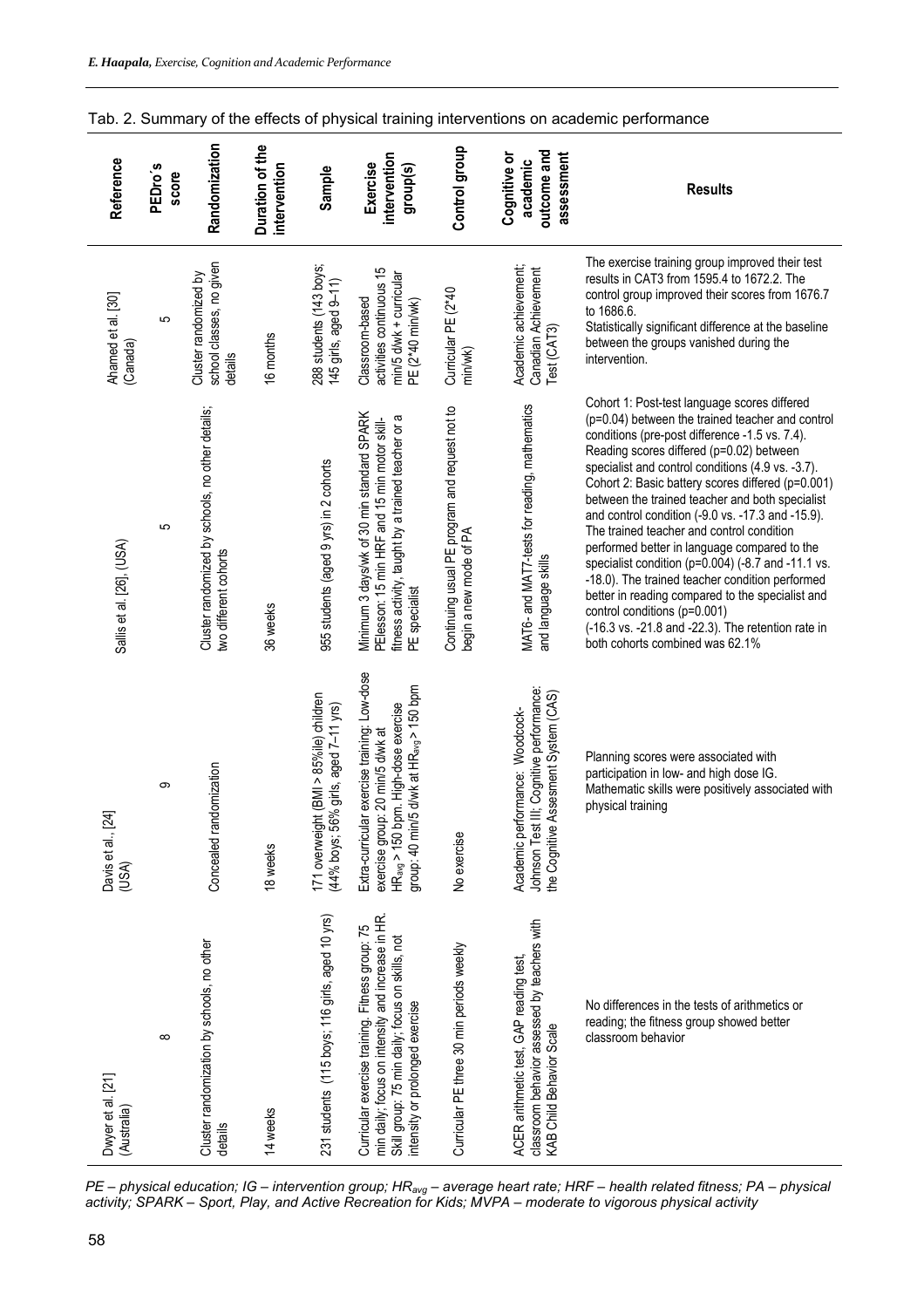Davis et al. [24] conducted an 18-week trial with obese children with the body mass index (BMI) ≥ 85th percentile. They randomized the children into three conditions: no-exercise, low-dose (20 min/day exercise), and high-dose (40 min/day exercise). They assessed cognitive ability and academic performance using the Cognitive Assessment System (CAS) and Woodcock-Johnson Test 3. Children in both exercise groups performed significantly better in the planning task which requires effective executive functions than children in the control group. Children in the high-dose training group showed enhanced performance in the mathematical test. They did not find significant improvement in the reading scores or other fields of the CAS.

#### **Discussion**

This review highlights the benefits of single bouts of exercise on cognition. This review does not support the idea that training interventions are highly effective for enhancing academic performance. The earlier reviews [7-9,18] concerning both cross-sectional and prospective exercise studies showed possible benefits of both short term exercise and long term training on academic performance. However, results of the present review indicate that specific training interventions seems to have only mild if any effect on such measures in children.

Single exercise bout improves cognitive function immediately after the exercise. The evidence rising from the present review suggests improved concentration resources after 10 minutes of moderate intensity exercise [22, 27, 28]. The dose response issue concerning exercise and concentration is not clear, but the results indicate that moderate intensity exercise lasting 10 to 30 minutes is effective.

A single bout of moderate intensity exercise for 10 to 30 minutes was found to be associated with improved executive function and working memory. No improvements were seen after sedentary behavior or high intensity exercise [22, 23, 29]. Interestingly, aerobic physical training is shown to enhance executive function like a single bout of exercise, but physical training seems to be ineffective in improving working memory in young adults [31]. These acute improvements in cognitive processes may be due to increased plasma catecholamine concentration [32] or improved prefrontal activation [33]. Yanagisawa et al. [33] reported facilitated prefrontal cortex activity in the Stroop test after moderate intensity exercise. Furthermore, moderate intensity exercise increases cortical blood flow and oxygenation but maximal exercise causes deoxygenation in the prefrontal, frontal, and motor cortices [34], and due to this mechanism or others, strenuous exercise can cause fatigue and impair cognitive performance [35].

Physical training may improve academic performance in children and adolescents, but evidence is lacking. The most convincing evidence supports that short intervention times, fewer than 36 and 64 weeks, have little or no effect at all on academic performance. Thus, the included studies may have been too short for bringing remarkable benefits on learning. However, Davis et al. [24] showed promising results of the effect of physical activity on executive function and increased prefrontal activity during a mental task after 18 weeks of training in obese children. This finding is important because the prevalence of childhood obesity is increasing and obesity is associated with lower executive processes in children and adolescents [16].

As is known, learning is a complex process which is affected by motivation and learning readiness of the student but also external factors such as teachers and home environment. Thus, longterm, perhaps lifelong physical training enhances brain function and development. Included interventions were perhaps too short in duration to produce significant effects. It is also known that cardiorespiratory fitness is associated with better academic performance [36]. There is not data available on whether cardiorespiratory fitness differed significantly after the intervention period between the control and training groups in the included studies.

However, a positive effect of cardiorespiratory fitness on brain function and academic performance is supported in a large cohort study [37], and also Stroth et al. [38] showed interesting results regarding cardiorespiratory fitness and cognitive functioning in adolescents. In their study cardiorespiratory fitness, but not acute exercise, was related to more efficient executive control.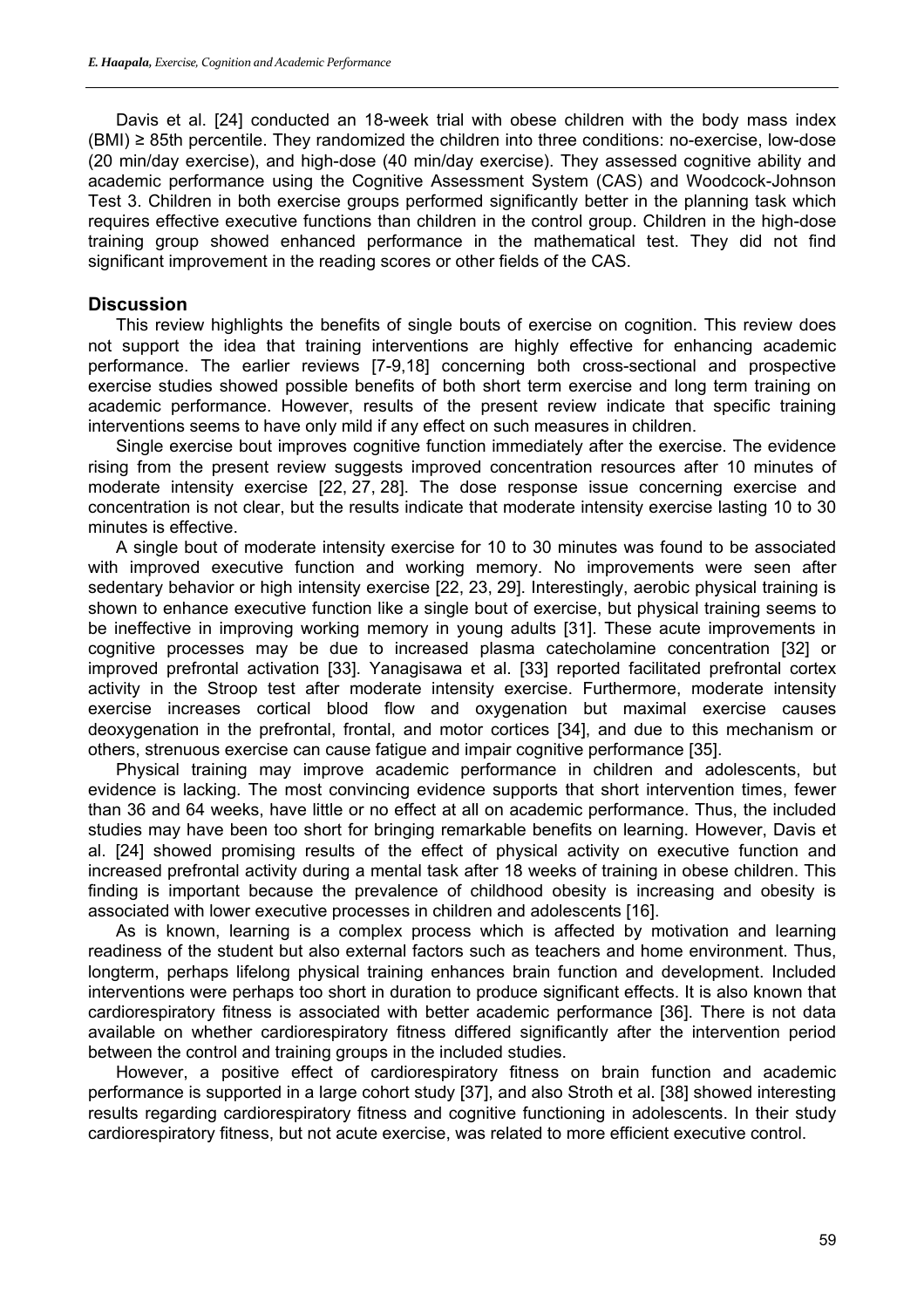## **Conclusion**

Single bouts of exercise may enhance cognitive processes and academic performance in children and adolescents. Exercise can improve concentration and working memory which may increase academic performance in the long term. Learning is a complex neurobiological and social process which can be affected by external factors such as parental education, school environment, and socioeconomic status. Physical training can improve brain function, but major improvements in cognition and academic performance may need longer interventions and lifelong physical training of the amount and mode proper for age. Also cardiorespiratory fitness may play a role in learning processes. There is a need for further research in longer intervention studies with more accurate assessment tools for leisure time PA, sedentary behavior, and academic skills.

#### **Acknowledgement**

I would like to thank Katriina Kukkonen-Harjula for support and guidance with this manuscript and Pauliina Jolanki-Nurminen for practical help.

### **References**

- 1. Tammelin T, Ekelund U, Remes J, Nayha S. Physical activity and sedentary behaviors among Finnish youth. *Med Sci Sports Exerc* 2007;39(7):1067-1074.
- 2. Janssen I, Leblanc AG. Systematic review of the health benefits of physical activity and fitness in schoolaged children and youth. *Int J Behav Nutr Phys Act* 2010;7:40.
- 3. Colcombe S, Kramer AF. Fitness effects on the cognitive function of older adults: a meta-analytic study. *Psychol Sci* 2003;14(2):125-130.
- 4. Hillman CH, Erickson KI, Kramer AF. Be smart, exercise your heart: Exercise effects on brain and cognition. *Nat Rev Neurosci* 2008;9(1):58-65.
- 5. Rovio S, Kareholt I, Viitanen M, et al. Work-related physical activity and the risk of dementia and Alzheimer's disease. *Int J Geriatr Psychiatry* 2007;22(9):874-882.
- 6. Whitmer RA. Type 2 diabetes and risk of cognitive impairment and dementia. *Curr Neurol Neurosci Rep* 2007;7(5):373-380.
- 7. Sibley BA, Etnier JL. The relationship between physical activity and cognition in children: a metaanalysis. *Pediatr Exerc Sci 2003*;15(3):243-256.
- 8. Trudeau F, Shephard RJ. Physical education, school physical activity, school sports and academic performance. *Int J Behav Nutr Phys Act* 2008;5:10.
- 9. Tomporowski PD. Effects of acute bouts of exercise on cognition. *Acta Psychol* 2003;112(3):297-324.
- 10. Hillman CH, Kamijo K, Scudder M. A review of chronic and acute physical activity participation on neuroelectric measures of brain health and cognition during childhood. *Prev Med* 2011;52:21-28.
- 11. Knaepen K, Goekint M, Heyman EM, Meeusen R. Neuroplasticity exercise-induced response of peripheral brain-derived neurotrophic factor: a systematic review of experimental studies in human subjects. *Sports Med* 2010;40(9):765-801.
- 12. Olds TS, Tomkinson GR, Ferrar KE, Maher CA. Trends in the prevalence of childhood overweight and obesity in Australia between 1985 and 2008. *Int J Obes* 2010;34(1):57-66.
- 13. Ogden CL, Carroll MD, Kit BK, Flegal KM. Prevalence of obesity and trends in body mass index among US children and adolescents, 1999-2010. *JAMA* 2012;307(5):483-490.
- 14. Physical Activity Guidelines Advisory Committee. Physical activity guidelines advisory committee report. Washington, D.C. US; 2008.
- 15. Taras H, Potts-Datema W. Obesity and student performance at school. *J Sch Health* 2005;75(8):291- 295.
- 16. Li Y, Dai Q, Jackson JC, Zhong J. Overweight is associated with decreased cognitive functioning among school-aged children and adolescents. *Obesity* 2008;16:1809-1815.
- 17. Alatupa S, Pulkki-Råback L, Hintsanen M, et al. School performance as a predictor of adulthood obesity: a 21-year follow-up study. *Eur J Epidemiol* 2010;25(4):267-274.
- 18. Taras H. Physical activity and student performance at school. *J Sch Health* 2005;75(6):214-218.
- 19. Verhagen A, de Vet H, de Bie R, et al. The Delphi list: a criteria list for quality assessment of randomized clinical trials for conducting systematic reviews developed by Delphi consensus. *J Clin Epidemiol* 1998;51:1235–1241.
- 20. Maher C, Sherrington C, Herbert R, Moseley A, Elkins M. Reliability of the PEDro Scale for rating quality of randomized trials. *Physical Therapy* 2003;83:713-721.
- 21. Dwyer T, Coonan W, Leitch D, Hetzel B, Baghurst R. An investigation of the effects of daily physical activity on the health of primary school students in South Australia. *Int J Epidemiol* 1983;12(3):308-313.